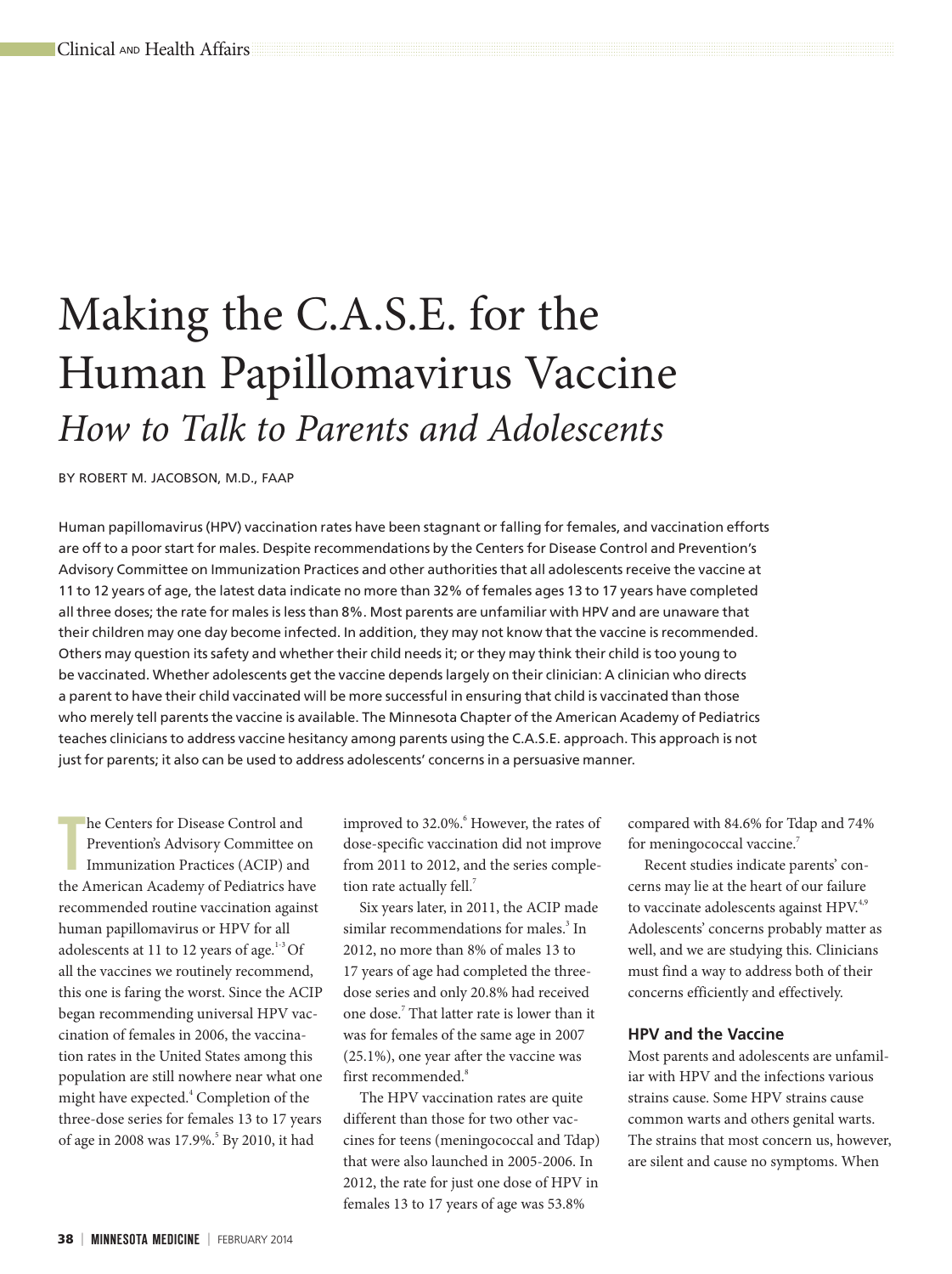the infections persist, they can cause cellular changes that lead to precancerous and then cancerous conditions.

Experts hold that in the United States, 6.2 million new HPV infections occur each year,<sup>10</sup> and by age 50, nearly 80% of all sexually active adults have been infected with the virus.<sup>11</sup> Epidemiologically, adolescents appear to be at the highest risk for HPV infections. Although surveys indicate only 6.2% of adolescents have had a sexual experience before age 13, 43.8% of ninth grade boys and girls report having had a sexual experience.<sup>12</sup> HPV infections result in approximately 26,000 new cancers in this country each year; about 12,000 of those are cervical cancers. The others involve the vagina, vulva, penis and anus as well as the head and neck.

HPV is a capsid-containing, doublestranded DNA virus with two genes that make early proteins E6 and E7; these appear necessary for conversions of host cells to cancer.

The HPV vaccines consist of the proteins that make up the capsids of the virus with none of the proteins associated with host cellular changes and the nucleic acids.13,14 The FDA licensed the first HPV vaccine in this country in 2005.<sup>15</sup> That vaccine, Gardasil, is manufactured by Merck and Co. and consists of four strains. Cervarix, manufactured by GlaxoSmithKline, was the second vaccine to be licensed. It received FDA approval in 2009 and consists of two strains.<sup>1</sup> The ACIP first recommended Gardasil for females in 2006 with permissive use of the vaccine for males.<sup>15</sup> With the licensure of Cervarix, the ACIP included it in its recommendation for females but not for males, as it offered no direct protection for them against the genital wart stains of 6 and  $11<sup>1</sup>$  When the ACIP then made its universal recommendation for males in 2011, it only included Gardasil.<sup>16</sup>

Both vaccines come as a sterile liquid in a single-dose vial or syringe and are given intramuscularly.<sup>13,14</sup> No preservatives such as thimerosal are used; therefore, no multi-dose vials exist. Both brands include adjuvanting with aluminum compounds. Vaccination with either brand involves

#### FIGURE 1

## Addressing the Adolescent before Applying C.A.S.E.

*Clinician:* (Looking at the teen) Hi, Sean, I'm Dr. Jacobson, one of your doctor's colleagues. I don't think we've met before. Who did you bring with you today? *Teen:* That's my mom.

*Clinician:* Hi. Would you help me out and switch places so that Sean and I can talk face to face?

*Clinician:* (Looking at the patient and then the parent after the patient and parent rearrange themselves) I would like to begin by asking you what concerns you have today and what you would like to get out of today's visit.

**Teen:** My allergies, I guess.

*Clinician:* (Looking at parent) Anything else?

**Parent:** No, just that for today.

*Clinician:* Thank you, I'll get a little more information, and then I would like to visit with you (indicating the teen with eye contact) alone. After that, we can regroup and I'll do a brief exam of your head, neck and chest, and discuss my recommendations for management. Following that, we can come up with a plan for your allergies. At that time, I'll recommend you get the flu and the HPV vaccines. Sean, what do you think about this plan for our visit today?

## three doses given over six months, with one to two months between the first and second doses and six months between the first and third doses (with at least 24 weeks between the first and third dose and 12 weeks between the second and third dose).

Prelicensure studies show the vaccine is effective in females for preventing cervical cancer, cervical intraepithelial neoplasia and genital warts.<sup>13,14</sup> They also demonstrate that it is safe. Post-licensure studies found associations only with transient syncope, leading to recommendations to inform patients of the potential for syncope and the symptoms associated with it, and to observe the patient for 15 minutes following vaccination.<sup>17,18</sup> The vaccine is contraindicated in patients who have had serious allergic reactions to previous doses or to the vaccine components.<sup>3</sup> It is also not recommended for females known to be pregnant or for patients with moderate to severe illness. Both Gardasil and Cervarix are known to cause transient, and primarily mild, injection-site erythema, swelling, induration and tenderness.

## **Involving Both Parents and Adolescents in Discussions**

A recent study that made headlines in clinical journals and newsletters demon-

strated that clinicians who directed their patients to undergo vaccination enjoyed higher rates of uptake than those who simply indicated that the vaccine was available.19 The authors concluded that parents seek direction and advice and not simply information and opportunity. Other studies have shown repeatedly that parents, even those who question vaccination's efficacy, safety and need, appeal to their clinicians for advice and information concerning vaccination.<sup>20,21</sup> The National Immunization Survey-Teen (NIS-Teen) shows that adolescents whose parents recall physician recommendations for HPV have higher rates of vaccination than those who do not; however, the rates for those whose parents recall the recommendations are only around 40%.<sup>4</sup>

Although discussing the issue with parents is important, clinicians also need to recognize the adolescent's role in the decision about whether to be vaccinated. By first focusing on the teen, they may be able to achieve greater success. Here's the approach I take with teens 13 years and older.

I start by greeting the adolescent (and then the parent) and acknowledging that the visit is primarily for his or her benefit even if the parent was the one who made the appointment. If I do not already know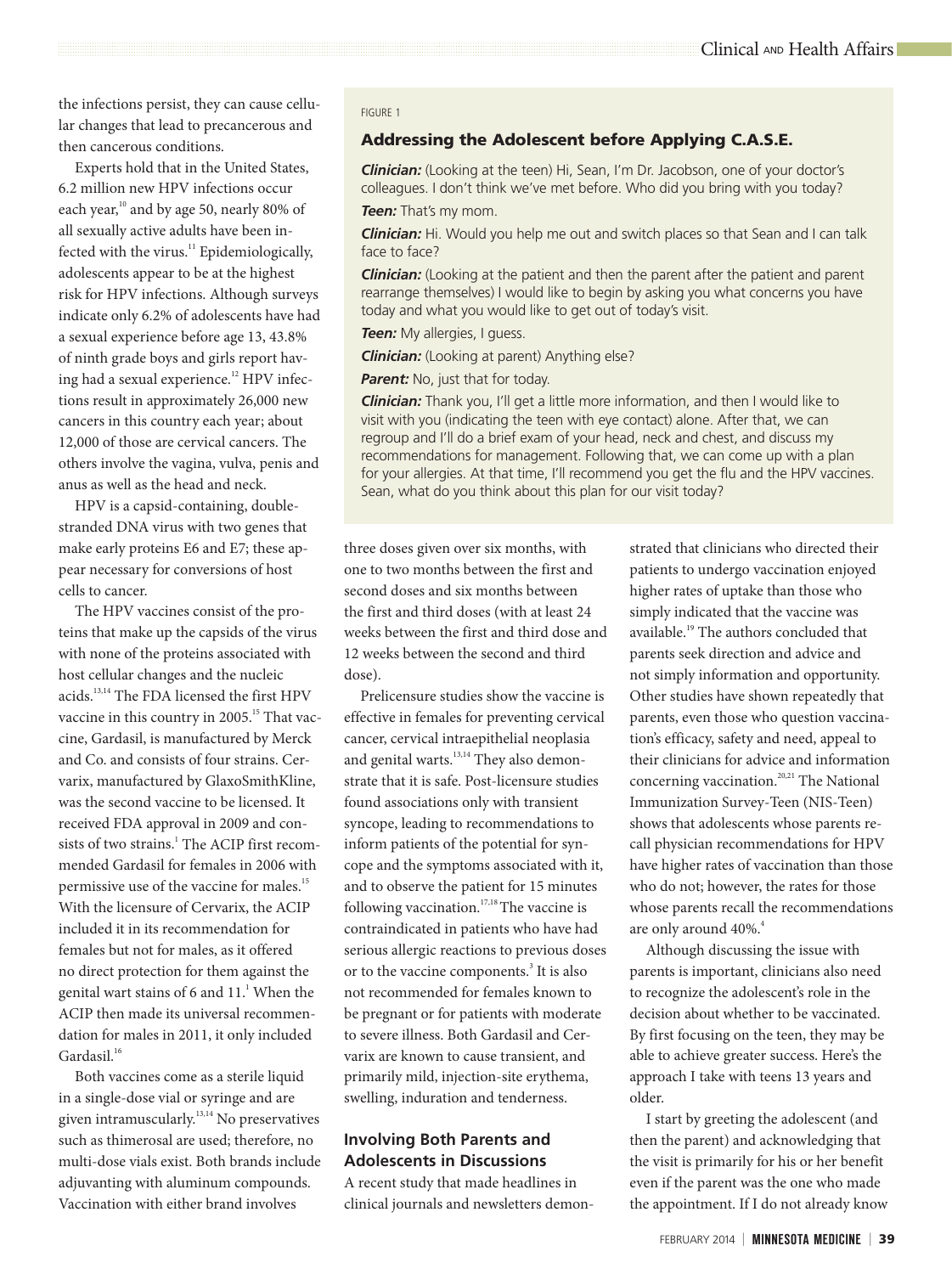the family, I ask the patient to introduce me to the parent. After the introductions, I ask the patient about his or her chief complaint and what he or she hopes to get out of the visit. Often, the adolescent tells me the visit was driven by the parent's concerns. It is important to know this. (See Figure 1 for a sample dialogue.)

Once the teen and his or her parent have articulated what they both would like to get out of the visit, I let them know we will take a history and do a physical exam, describe any testing that's likely to be needed and mention any vaccines that are due. It's important to bring up the issue of vaccines right away because I need to know from the outset if there are hesitancies on the part of the adolescent or the parent. If there are, I make it clear that I would like to address those hesitancies.

At that time, I let the patient and parent know if I want to meet with the adolescent alone for part of the visit. I usually do this for patients starting at age 13. That way, I

can address the adolescent's vaccine hesitancies before dealing with any the parent may have.

## **Using the C.A.S.E. Approach**

I recommend using the C.A.S.E. approach to have successful discussions with both parents and adolescents. Created by Alison Singer, founder and president of the Autism Science Foundation and the mother of an autistic child, it is a way of talking to vaccine-hesitant parents. C.A.S.E. stands for Corroborate, About Me, Science and Explain/Advise.<sup>22</sup> It keeps the discussion focused and brief, which is important, given the time allotted for the visit and the fact that adolescents don't want these visits to take longer than they have to.

As a clinician, you first **C**orroborate the parent's or teen's concern, working to understand their questions and find common ground at least in the underlying values driving their concerns. Next, you talk **A**bout me—tell what you have done

#### FIGURE 2

## Using C.A.S.E. with an Adolescent

**Teen:** I don't want any vaccines today.

**Parent:** I promised him there'd be no shots.

**Clinician:** (Turning to teen to Corroborate) May I ask why you don't want any vaccines?

#### *Teen:* They hurt!

*Clinician:* (Pauses and looks at the teen) I agree that some do. And I understand why you'd like to avoid any unnecessary pain. I wish I had vaccines that didn't hurt. (Talking About Me) As a pediatrician, I have read a lot about vaccines, including the problem of injection pain. And I know about the pain firsthand because I get shots every year as a result of my job.

**Teen:** So you know what I'm talking about.

*Clinician:* (Moving on with Science) I also know about an option you might want to consider. The flu vaccine comes as either a shot or a nose spray. If you go with the nose spray, you would only get one injection today with the HPV.

**Teen:** Up my nose? Really?

**Clinician:** Or you could go with the injection. If I were your age, I'd choose the nose spray. Studies I've read indicate that it often works better with teens than the shot.

**Teen:** I'll do the nose spray. Can I do it for the other one, too?

*Clinician:* (Explain/Advise) I don't have any choice for the HPV vaccine, but I do know the HPV vaccine prevents a lot more pain and harm than it causes. I've read a great deal and attended a number of lectures regarding the HPV vaccine. I really recommend that you get them today. In my experience, my patients your age handle the pain of that shot easily. It goes away quickly. If I were in your shoes, I'd get the shot.

to learn about the concern and the facts relating to it. Then you summarize the **S**cience as it relates to the concern. Finally, you **E**xplain your advice by framing it in terms that relate to the parent's or adolescent's concern, their underlying shared values and your own knowledge. This way, you work to persuade rather than merely inform, combining pathos, ethos, and logos—elements of rhetoric taught by Aristotle. (See Figure 2 for an example of using C.A.S.E. to address an adolescent's concern.)

Using this approach, you first try to find common understanding and common ground. "Corroborate" the parent's or adolescent's concern by determining specifically what it is and then find some basis for it. This may seem like foreign territory, but clinicians actually practice this all the time when they say:

"Tell me exactly what is bothering you."

"I can see why you might worry about that; a number of my patients' parents have raised that same concern."

"I actually thought the same thing when I first heard of this recommendation."

Such phrases can help you find common ground with your patients or their parents. You can then build on this by saying things such as:

"Ultimately, you and I both want the same thing: that your adolescent doesn't suffer unnecessarily pain or discomfort."

"You and I both want your teen protected against things that might harm her."

"Neither of us wants to give this vaccine too early; we want to time it just right."

Aristotle refers to this as pathos. It is the compassionate connection-building that provides the basis for advising and ultimately persuading.

Many clinicians, especially those who do primary care, may struggle with the "about me" part. The idea is for you to acknowledge what you have done to build your knowledge base. You might say things like:

"As a result of my own questions, I've read the studies and attended lectures on the topic."

"I've contacted the experts and asked them those questions myself."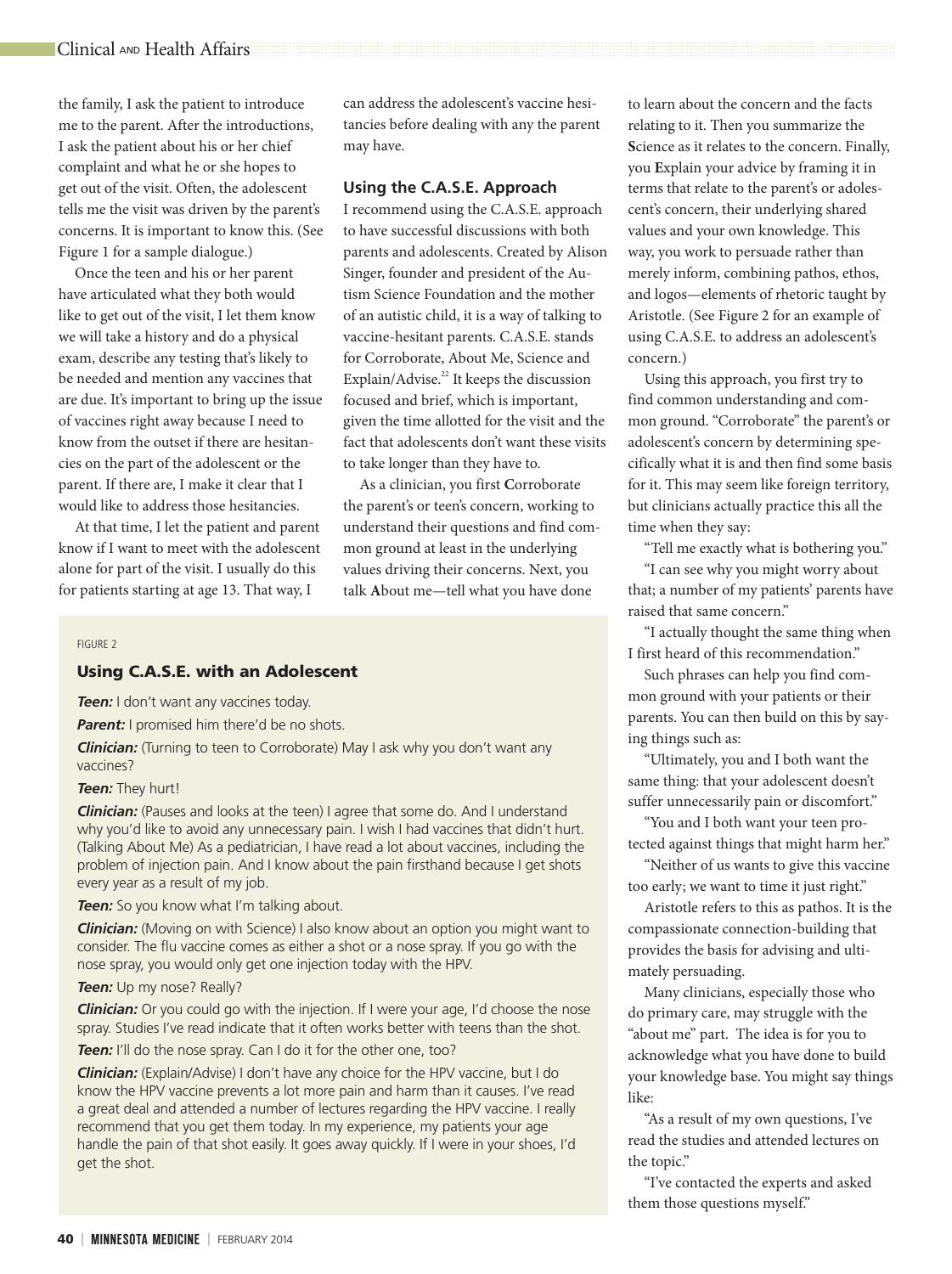By doing this, you reassert your professional standing as an informed advisor, someone to be trusted. Aristotle refers to this as ethos management.

Physicians generally feel comfortable addressing the science. However, we often make our communications science lectures and then complain that our patients and their parents don't understand what we're saying. Clinicians need to summarize the science rather than wax eloquently about it. For example, you might say things such as:

"Studies now involving hundreds of thousands of teens demonstrate the vaccine's safety with no development of injury or disease."

"Scientific investigations show that to successfully immunize we need the three doses completed early in adolescence to achieve the highest rates of immunity."

"Surveys tell us just how common and insidious HPV infection is; most will never know they were infected or when they clear it."

"So far, studies going back long before the vaccine was licensed indicate no reason to believe the vaccine will wear off."

Better yet, share with the parent and adolescent a story to which they both can relate. For example, I tell my vaccinehesitant parents about the heart-breaking experience of one of my patients. She grew up and married the man of her dreams. When she was pregnant with their first child, the woman learned she had cervical cancer. After giving birth, she underwent treatment that saved her life but ended her hopes of bearing more children. Aristotle refers to this transfer of information as the logos.

By explaining/advising, you can make your recommendations and reasons for them clear. Base what you say on the common ground you established earlier and acknowledge both the parent's and the adolescent's concerns and how the science addresses them. Then make your recommendations with heartfelt emotion. (See Figure 3 for an example of using C.A.S.E. with a parent.)

## **Conclusion**

On December 2, 2010, Healthy People 2020 set a national goal of having 80% of females 13 to 15 years of age complete the three-dose HPV vaccine series.<sup>23</sup> We currently are nowhere near achieving that with females and have an even longer ways to go with males. To overcome parental and patient concerns about this vaccine, clinicians will need to become informed about the need for it as well as its safety and effectiveness. Furthermore, they will have to learn how to effectively communicate their recommendations to teens and their parents with passion, authority and evidence. The C.A.S.E. approach provides a brief, structured way to do just that. MM

Robert Jacobson is president of the Minnesota Chapter of the American Academy of Pediatrics; a consultant at Mayo Clinic; a professor of pediatrics in the Mayo Clinic College of Medicine; and medical director for the Mayo Clinic Employee and Community Health and Southeast Minnesota Region Mayo Clinic Health System Immunization Program.

In the last three years, the author has served as a site principal investigator for several vaccine trials for Novartis and Pfizer and currently serves on a safety review committee and a data-monitoring committee for vaccine studies funded by Merck.

#### **REFERENCES**

**1.** FDA licensure of bivalent human papillomavirus vaccine (HPV2, Cervarix) for use in females and updated HPV vaccination recommendations from the Advisory Committee on Immunization Practices (ACIP) (Reprinted from MMWR, 2010; 59: 626-9). JAMA. 2010;304(6):632-4.

**2.** American Academy of Pediatrics. HPV vaccine recommendations. Pediatrics. 2012;129(3):602-5.

**3.** Dunne EF, Markowitz LE, Chesson H, et al., Recommendations on the use of quadrivalent human papillomavirus vaccine in males—Advisory Committee on Immunization Practices (ACIP), 2011 (Reprinted from Morbid Mortal Wkly Rep.2011; 60: 1705). JAMA. 2012;307(6):557-9.

**4.** Darden PM, Thompson DM, Roberts JR, et al. Reasons for not vaccinating adolescents: National Immunization Survey of Teens, 2008-2010. Pediatrics. 2013;131(4):645-51.

**5.** Centers for Disease Control and Prevention. National, state, and local area vaccination coverage among adolescents aged 13-17 years—United States, 2008. Morbid Mortal Wkly Rep. 2009;58(36): 997-1001.

**6.** Centers for Disease Control and Prevention. National and state vaccination coverage among adolescents aged 13 through 17 years—United States, 2010. Morbid Mortal Wkly Rep. 2011;60(33): 1117-23.

**7.** Centers for Disease Control and Prevention. National and state vaccination coverage among adolescents aged 13-17 years—United States, 2012. Morbid Mortal Wkly Rep. 2013;62(34):685-93.

**8.** Centers for Disease Control and Prevention. Vaccination coverage among adolescents aged 13-17 years—United States, 2007. Morbid Mortal Wkly Rep. 2008;57(40): 1100-3.

**9.** Jacobson RM, Roberts JR, Darden. PM. Parents' perceptions of the HPV vaccine: a key target for

#### FIGURE 3

## C.A.S.E. and the Parent

**Parent:** I don't see why the HPV vaccine is recommended now. He's too young for it.

*Clinician:* (Looking at the parent and then the teen to Corroborate) I could see why your mom or dad would think that. (Looking at parent) Many parents initially have that reaction, until I explain to them what the experts say.

*Clinician:* (Pausing and then continuing with About Me). I do read studies and attend lectures from the experts who study HPV and the vaccines. Preventing disease is much better than trying to treat disease. This is important to me and my patients. (Science) What I learned is that we recommend the vaccine routinely now at age 11 or 12 years of age—years and years before one might need the protection. We do this for a number of reasons.

(Looking at teen) One reason is because you get a far better response the younger you are. Now is better than when you are 18 or 20. A second and third reason is that this is a long-lasting vaccine, but one needs all three doses before one gets exposed. It's hard to schedule all these doses, and busy teens and their parents have a really hard time working them into the schedule. (Explain/Advise) Since it's long-lasting, we get started as soon as we can. Because the CDC has permitted starting the vaccine in 9-year-olds, that's when our office actually starts recommending the series.